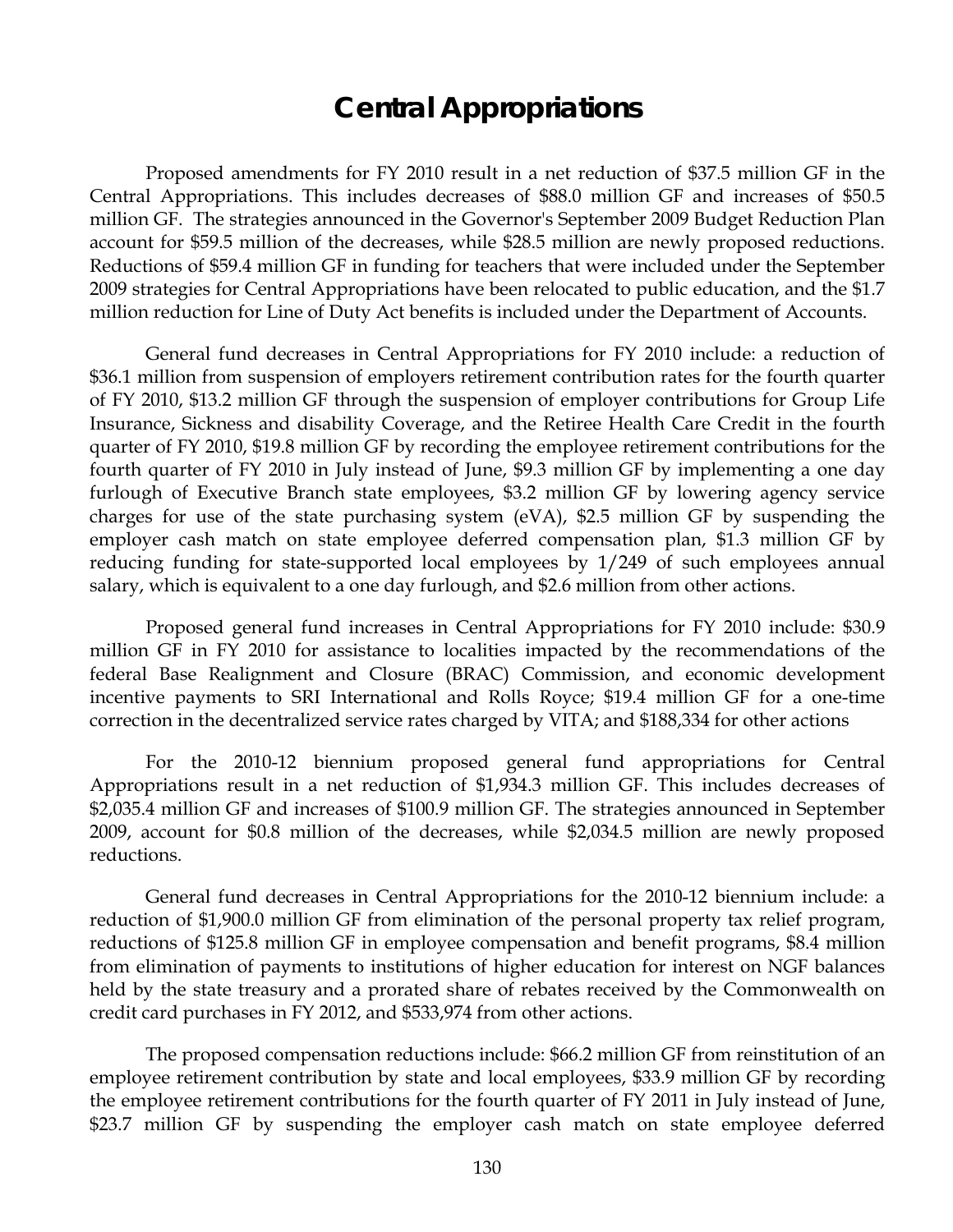compensation plan accounts, and \$2.0 million GF from reductions in the employer premiums for state employee group life insurance, the Virginia Sickness and disability Program, and the state employee health insurance credit.

Proposed general fund increases in Central Appropriations for the 2010-12 biennium include: \$98.5 million for increases in the cost of state employee benefit programs, \$2.4 million for the Governor's Miscellaneous Contingency Reserve, and \$132,692 GF of payments to institutions of higher education for interest on NGF balances held by the state treasury and a prorated share of rebates received by the Commonwealth on credit card purchases in FY 2012.

The proposed compensation reductions include: \$77.8 million GF for the employers' share of the increase in health insurance premiums for the State employee Health Insurance Program and the University of Virginia Health Insurance program, \$14.0 million for the revised employer contribution rates for the VRS state employee retirement system, the State Police Officers Retirement System (SPORS), the Virginia Law Officers Retirement System (VALORS), and the Judicial Retirement System (JRS), and \$6.8 million GF for an increase in Workers' Compensation Insurance premiums.

# **Governor's September 2009 Budget Reductions**

• **Governor's September 2009 Budget Reductions.** The strategies announced in September 2009, contained \$120.5 million in savings from actions in the Central Appropriations. Of these reductions \$59.5 million are included under Central Appropriations in HB/SB 29 and \$0.8 million are continued in HB/SB 30. The \$59.4 million of reductions teachers are included under public education, and the \$1.7 million reduction for line of duty act benefits is included under the Department of Accounts.

| <b>Central Appropriations - September 2009 Budget Reductions</b><br>$($$ in millions) |                                  |                 |              |  |  |  |  |
|---------------------------------------------------------------------------------------|----------------------------------|-----------------|--------------|--|--|--|--|
| Action                                                                                | <b>State</b><br><b>Employees</b> | <b>Teachers</b> | <b>Total</b> |  |  |  |  |
| Suspend Fourth Quarter Retirement Contributions                                       | \$36.1                           | \$51.3          | \$87.4       |  |  |  |  |
| Reduce Contributions for Non-retirement Benefits                                      | \$13.2                           | \$8.1           | \$21.3       |  |  |  |  |
| May 28, 2010 Furlough                                                                 | \$9.3                            | \$0.0           | \$9.3        |  |  |  |  |
| Supplant Some Line of Duty Act with Employee Benefits                                 | \$1.7                            | \$0.0           | \$1.7        |  |  |  |  |
| Delay Purchase of Replacement Vehicles                                                | \$0.7                            | \$0.0           | \$0.7        |  |  |  |  |
| Reduce Productivity Investment Fund                                                   | \$0.1                            | \$0.0           | \$0.1        |  |  |  |  |
| <b>Total: Central Appropriations</b>                                                  | \$61.1                           | \$59.4          | \$120.5      |  |  |  |  |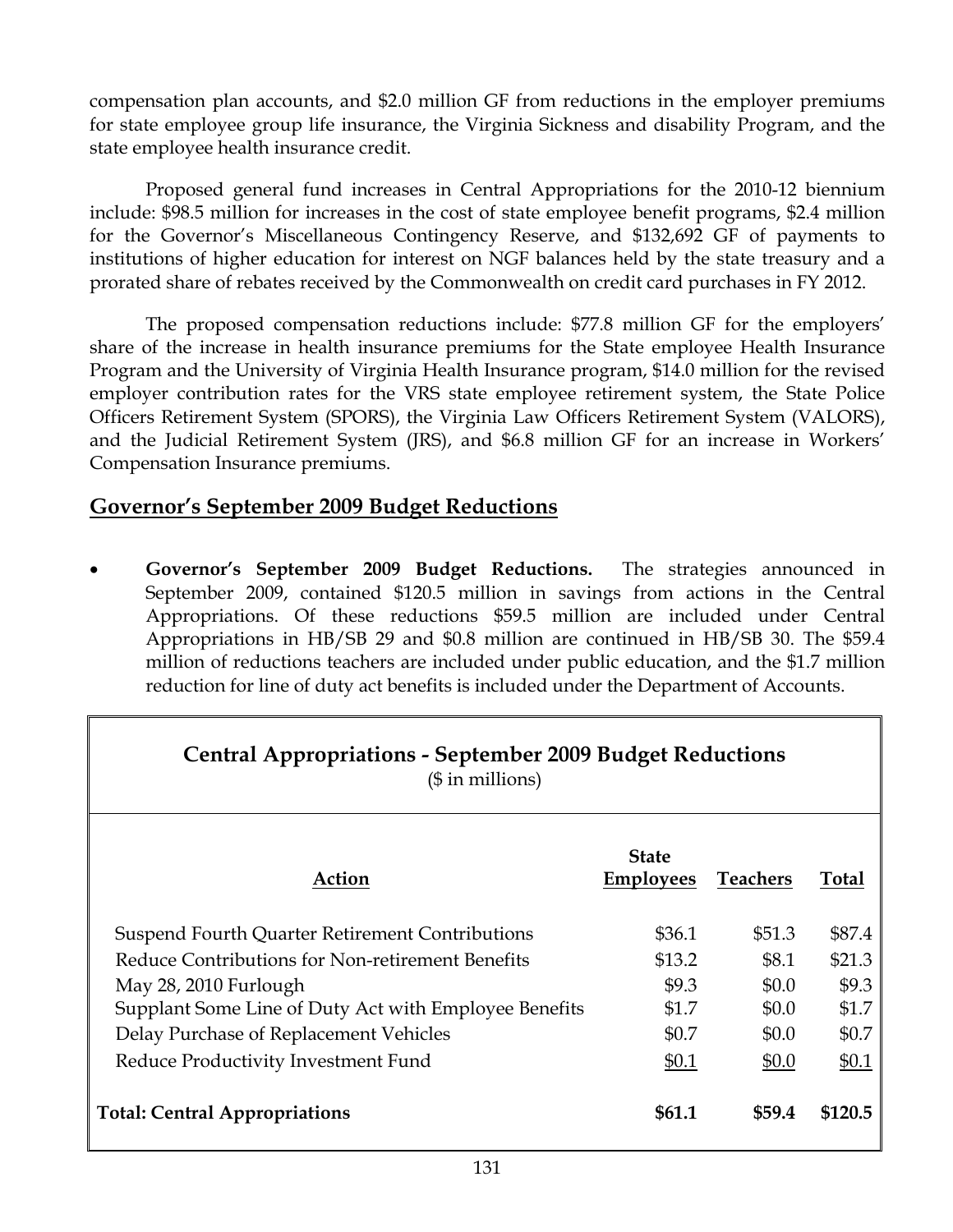# **HB/SB 29**

# • **Higher Education Interest**

− *Higher Education Interest and Charge Card Rebates*. Proposes an additional \$132,692 million GF in FY 2010 to pay institutions of higher education interest on NGF balances held by the state treasury and a prorated share of rebates received by the Commonwealth on credit card purchases.

#### • **Planning Budgeting and Evaluation**

- *Productivity Investment Fund.* Proposes a reduction of \$94,800 GF in FY 2010 in support for the Productivity Investment Fund.
- **Compensation Supplements** 
	- *State Employee Furlough.* Proposes to save \$9.3 million GF in FY 2010 by implementing a one day furlough of Executive Branch state employees on May 28, 2010. Essential employees, such as state police, and corrections officers, will be placed on an alternative furlough schedule. This strategy recovers salaries only; the Commonwealth will continue to pay benefits so there will be no reduction in retirement, group life insurance, disability, or other salary-based benefits. In addition, \$7.6 million saved from eligible nongeneral fund sources will be transferred to the general fund for a total impact of \$16.9 million.
		- Most Executive Branch employees would take the furlough day on the Friday before the Memorial Day weekend.
		- Certain employees (faculty, public safety, etc.) will take the furlough day on an alternative schedule that will vary by agency.
		- A one day furlough represents a reduction of 0.35 percent in the annual salary.
	- − *State-support Local Employee Furlough.* Proposes to save \$1.3 million GF in FY 2010 by reducing funding for state-supported local employees by 1/249 of such employees annual salary, which is equivalent to a one day furlough. This strategy recovers salaries only. The local employer will determine the actual method of implementing this reduction. A reduction of \$237,978 GF for this purpose is taken directly against the budget of the Compensation Board for application of this reduction to employees of locally-elected constitutional officers.
	- − *Suspend Deferred Compensation Cash Match*. Proposes to save \$2.5 million GF in FY 2010 by suspending the employer cash match on state employee deferred compensation plan accounts of up to \$20 per pay period for the last five pay periods of FY 2010. In addition, \$1.5 million saved for eligible nongeneral fund sources will be transferred to the general fund for a total impact of \$4.0 million.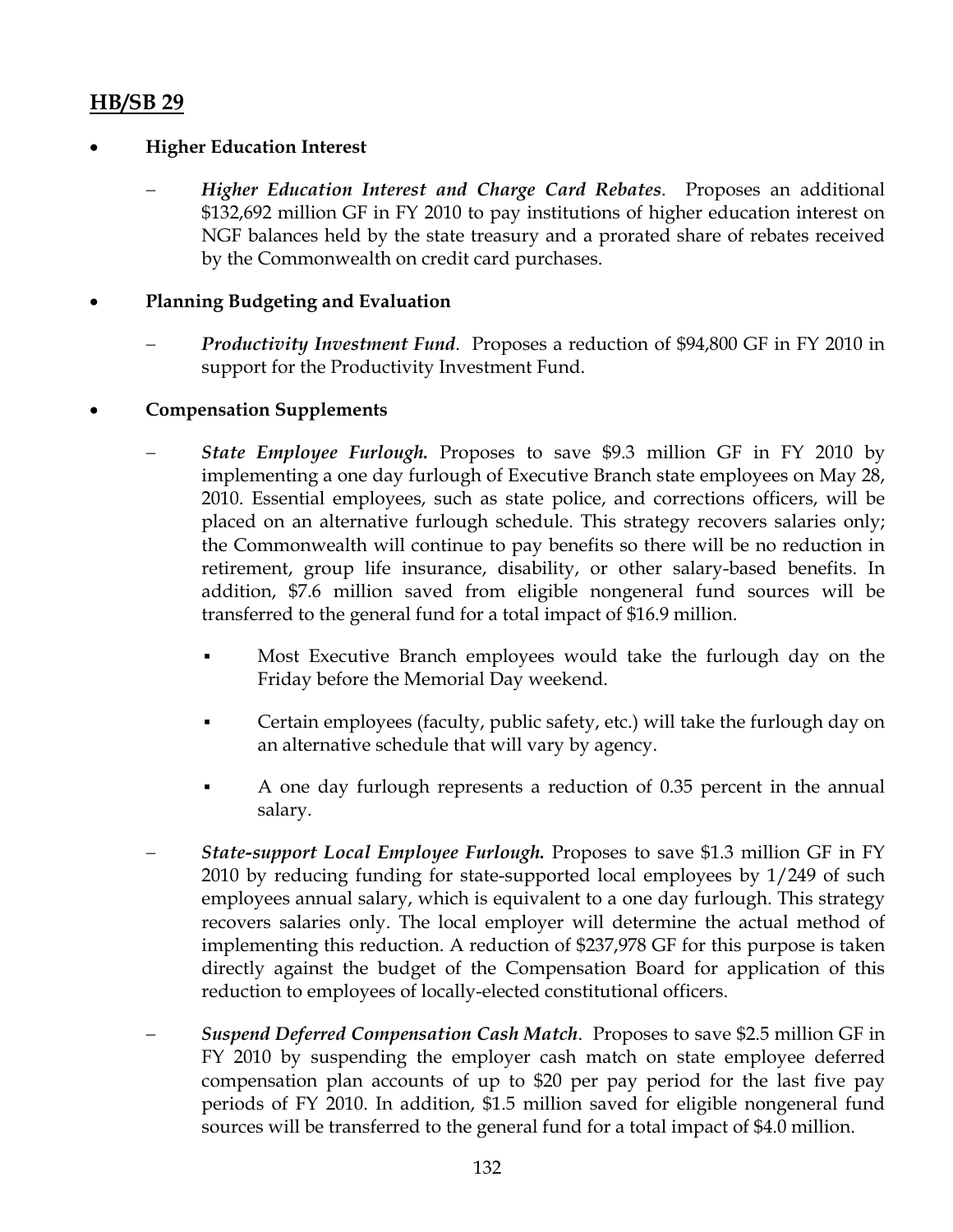#### • **Employee Benefit Reversions**

- − *Suspend Fourth Quarter FY 2010 Retirement Contributions.* Proposes to save \$36.1 million GF in FY 2010 through the suspension of employer retirement contributions for the fourth quarter. In addition, \$18.1 million saved from eligible nongeneral fund sources will be transferred to the general fund for a total impact of \$54.2 million.
- *Suspend Fourth Quarter FY 2010 Benefit Contributions.* Proposes to save \$13.2 million GF in FY 2010 through the suspension of employer contributions for Group Life Insurance, Sickness and Disability Coverage, and the Retiree Health Care Credit in the fourth quarter of FY 2010. In addition, \$10.5 million saved from eligible nongeneral fund sources will be transferred to the general fund for a total impact of \$23.7 million.
- *Delay Recording the Fourth Quarter VRS Retirement Payment.* Proposes to save \$19.8 million GF in FY 2010 by recording the employee retirement contributions for the fourth quarter of FY 2010 in July instead of June. At present, these contributions are paid into a holding account in June and transferred to the VRS in July. In addition, \$12.8 million saved from eligible nongeneral fund sources will be transferred to the general fund for a total impact of \$32.6 million.
- − *Local Employee Severance Program.* Proposes a language amendment that would extend severance benefits provided to state employees under the Workforce transition Act of 1995 to employees of school boards and other political subdivisions who are involuntarily separated from employment. Local governing bodies would be required to pass a resolution electing to participate in this program. No additional funding is provided.
	- The "cash-out" benefits are phased in to give the greatest benefit to long term employees. The minimum benefit is four weeks and a maximum benefit of thirty-six weeks.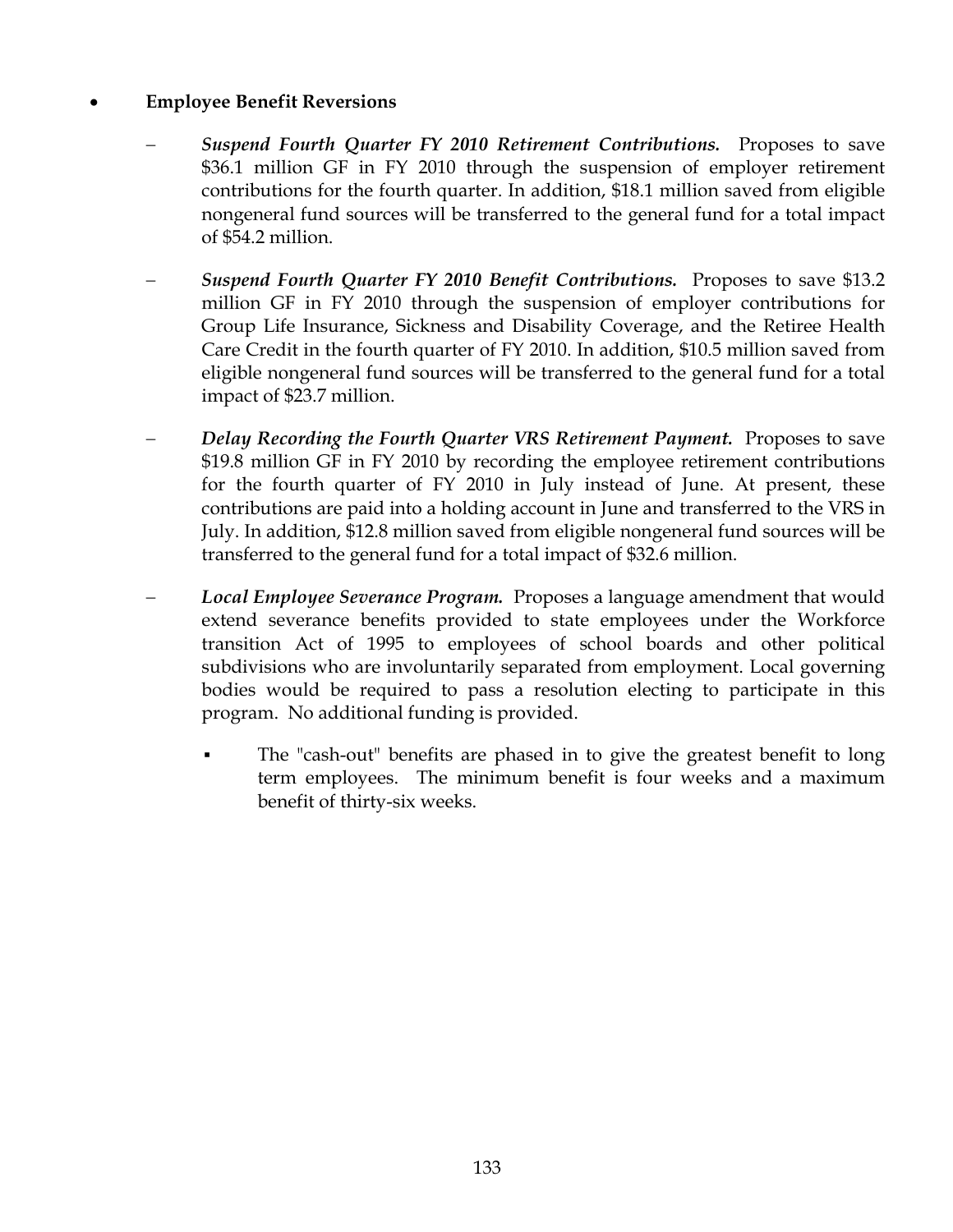| <b>Years of</b><br>Service | <b>Weeks of</b><br><b>Severance Pay</b> | <b>Comments</b>      | Years of  | Weeks of<br><b>Service Severance Pay</b> | <b>Comments</b>                   |
|----------------------------|-----------------------------------------|----------------------|-----------|------------------------------------------|-----------------------------------|
| $\leq$ 2                   | $\overline{4}$                          | 4 weeks base         | 13        | 20                                       | 12+2 per year over 9              |
| 3                          | 5                                       | 4+1 per year over 2  | 14        | 22                                       | 12+2 per year over 9              |
| $\boldsymbol{4}$           | 6                                       | 4+1 per year over 2  | 15        | 30                                       | 2 weeks per year max = 36 weeks   |
| 5                          | 7                                       | 4+1 per year over 2  | 16        | 32                                       | 2 weeks per year max = $36$ weeks |
| 6                          | 8                                       | 4+1 per year over 2  | 17        | 34                                       | 2 weeks per year max = 36 weeks   |
| $\overline{7}$             | 9                                       | 4+1 per year over 2  | 18        | 36                                       | 2 weeks per year max = 36 weeks   |
| 8                          | 10                                      | 4+1 per year over 2  | 19        | 36                                       | 2 weeks per year max = 36 weeks   |
| 9                          | 11                                      | 4+1 per year over 2  | <b>20</b> | 36                                       | 2 weeks per year max = 36 weeks   |
| 10                         | 14                                      | 12+2 per year over 9 | 21        | 36                                       | 2 weeks per year max = 36 weeks   |
| 11                         | 16                                      | 12+2 per year over 9 | 22        | 36                                       | 2 weeks per year max = 36 weeks   |
| 12                         | 18                                      | 12+2 per year over 9 | 23        | 36                                       | 2 weeks per year max = 36 weeks   |
| 13                         | 20                                      | 12+2 per year over 9 |           |                                          | Change points                     |

- Continued coverage under group health and life insurance programs for up to 12 months, with the employer paying the employer's premium.
- In lieu of severance pay, an eligible employee aged 50 or over may elect to purchase service or age credit and retire. Purchase of such credits would be at the rate of 15 percent of salary per year of service or age -- up to the value of the involuntary "cash out" benefit. This cost will be factored into the retirement rates of the employer, or the teacher retirement pool, beginning with the June 30, 2011 actuarial valuation, which will establish the retirement rates for the 2012-2014 biennium.

# • **Unanticipated Expenditures**

#### *Economic Development Assistance*

- *Incentive Payments to SRI International.* Proposes to restore \$9.4 million GF in FY 2010 for economic development incentive payments to SRI International. The general fund support for these payments had been eliminated in anticipation of funding with federal funds available under the American Recovery and Reinvestment Act of 2009 (ARRA). Final rules for the use of these funds disallowed their use for this purpose.
- *Incentive for Rolls Royce.* Proposes to restore \$2.0 million GF in FY 2010 for economic development incentive payments to Rolls Royce to locate an aerospace engineering and manufacturing facility in Prince George County. The general fund support for these payments had been eliminated in anticipation of funding with federal funds available under the American Recovery and Reinvestment Act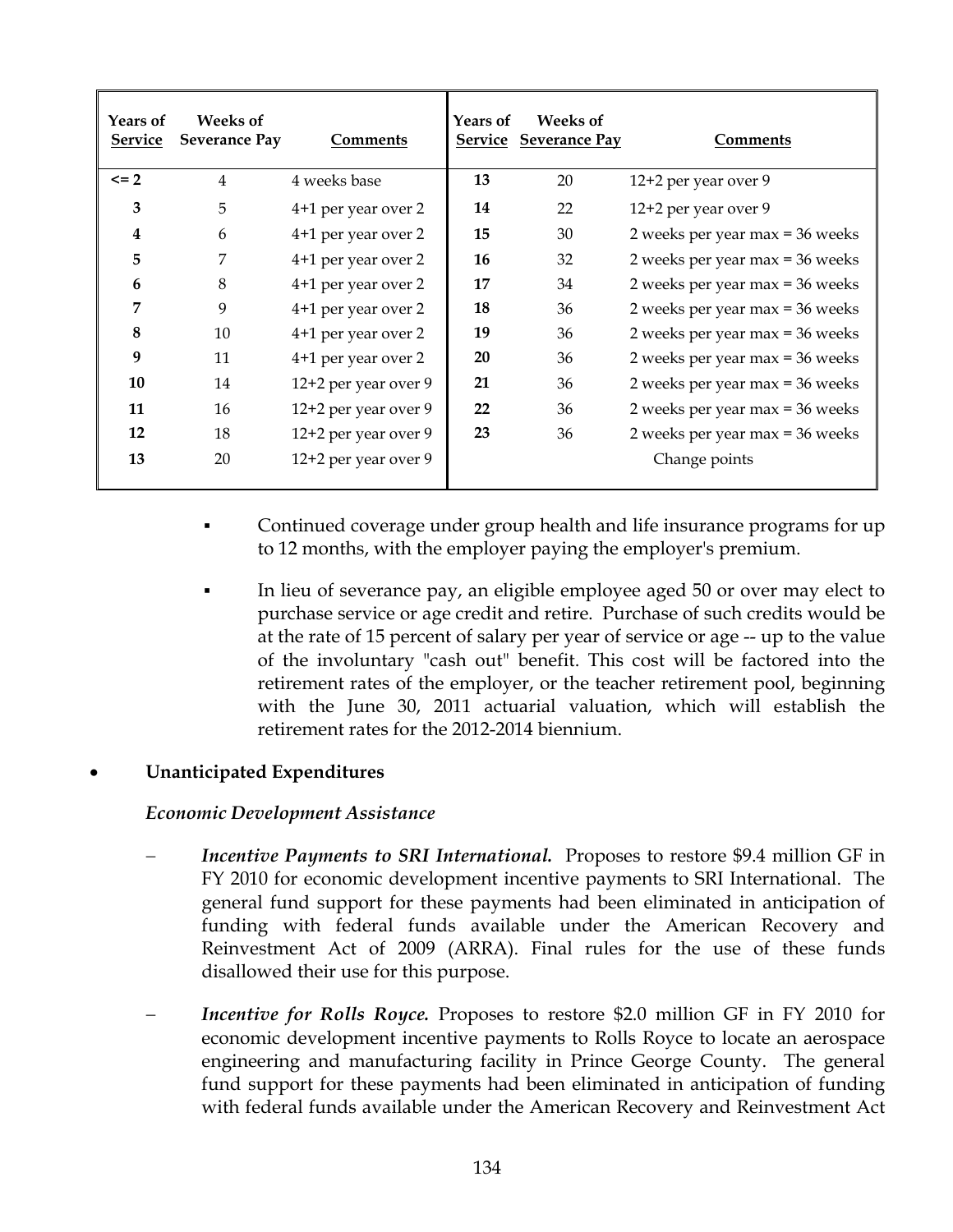of 2009 (ARRA). Final rules for the use of these funds disallowed their use for this purpose.

# *Base Realignment and Closure (BRAC) Assistance*

**BRAC** Assistance. Proposes to restore \$19.5 million GF in FY 2010 for assistance to localities impacted by the recommendations of the federal Base Realignment and Closure (BRAC) Commission. The general fund support for these payments had been eliminated in anticipation of funding with federal funds available under the American Recovery and Reinvestment Act of 2009 (ARRA). Final rules for the use of these funds disallowed their use for this purpose.

# *Undistributed Support*

- − *VITA Rates.* Recommends \$19.4 million GF in FY 2010 for a one-time correction in the decentralized service rates charged by VITA to state agencies under the Northrop Grumman contract for the provision of information technology services, including \$2.8 million in proposed increases that were deferred by the Joint Legislative Audit and Review Commission in December 2009.
- − *Payroll Service Bureau Rates.* Proposes an additional \$55,642 GF in FY 2010 for increases in service charges by the Department of Accounts for operation of the Payroll Service Bureau at the seat of government, in Richmond.

#### • **State Agency Reductions**

- *State Agency Reversions.* Proposes to capture additional savings of \$1.7 million GF in FY 2010 from all state agencies except institutions of higher education.
- − *Delay Replacement of Motor Pool Vehicles.* Proposes to save \$0.8 million GF in FY 2010 by delaying the purchase of new vehicles for the state's central motor pool.
- *Purchasing System Rates.* Proposes to achieve savings of \$3.2 million GF in FY 2010 by lowering agency service charges for use of the state purchasing system (eVA) from 1.0 percent to 0.1 percent.

# **HB/SB 30**

#### • **Personal Property Tax Relief**

− *Eliminate the Personal Property Tax Relief Program.* Proposes to save \$950.0 million GF in FY 2011 and \$950.0 million GF in FY 2012 by elimination of funding for the Personal Property Tax Relief Program (Car Tax).

The Governor proposes, through separate legislation, to implement a statewide 1 percent income tax surcharge phased in over two years. The revenues, while not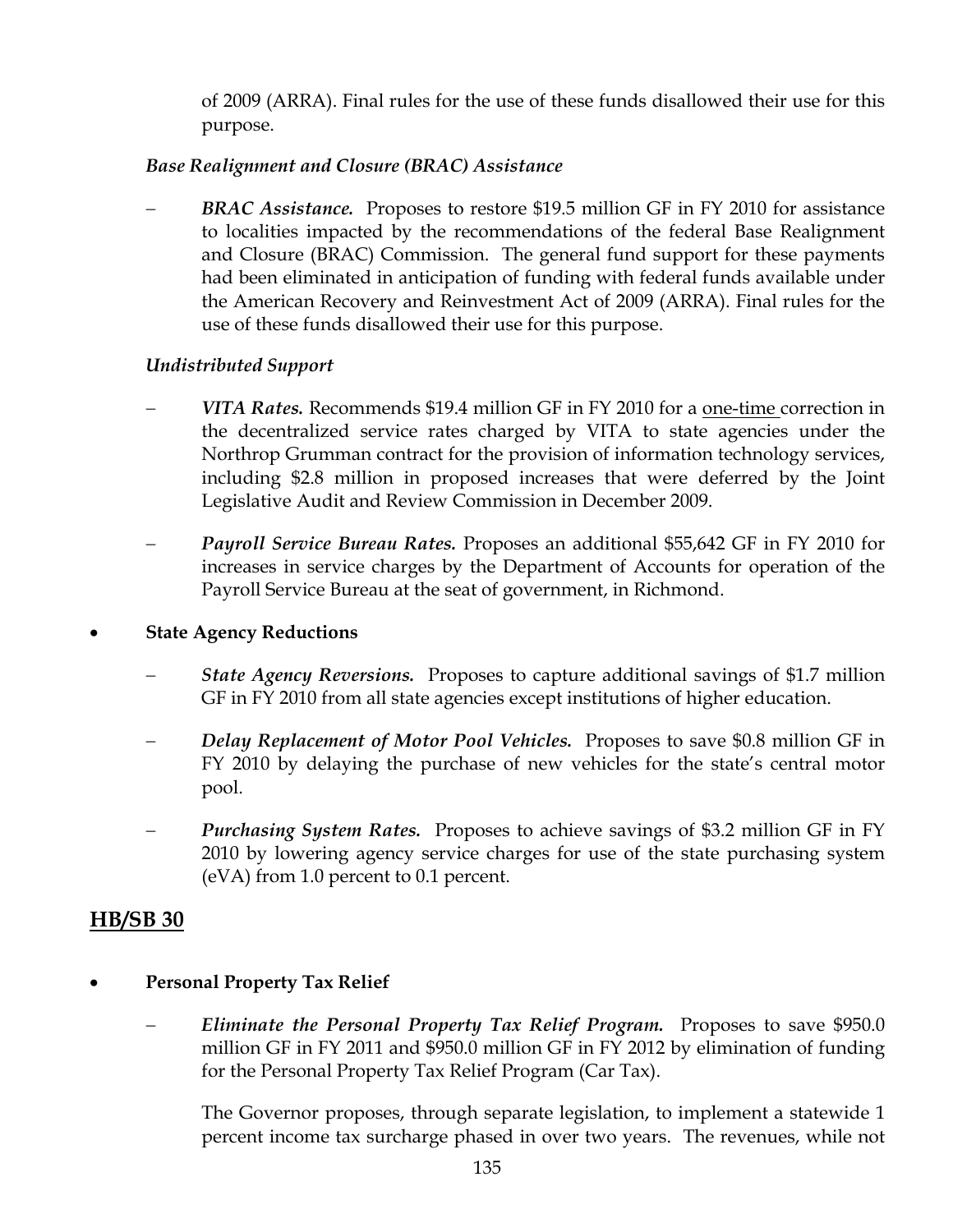assumed within the budget, when fully implemented are estimated to generate \$1.9 billion annually which would flow back to local governments under the existing Personal Property Tax Relief Program formula. In order to receive their portion of the revenue, local governments must agree to fully eliminate the property tax on personal vehicles.

# • **Higher Education Interest**

− *Higher Education Interest and Charge Card Rebates*. Proposes an additional \$132,692 million GF in FY 2011 to continue payments to institutions of higher education for interest on NGF balances held by the state treasury and a prorated share of rebates received by the Commonwealth on credit card purchases. A reduction of \$8.4 million GF is proposed for FY 2012, eliminating funding for the program.

# • **Planning Budgeting and Evaluation**

- *Productivity Investment Fund.* Proposes a reduction of \$150,000 GF in FY 2011 and \$650,000 GF in FY 2012 in support for the Productivity Investment Fund. The FY 2012 action eliminates funding for this program
- **Tobacco Settlement**

−

− *Distribution of Tobacco Settlement*. Proposes reduction of \$3.4 million NGF in FY 2011 and \$3.4 million NGF to reflect actual estimated payments under the Master Settlement Agreement (MSA).

#### • **Compensation Supplements**

- − *Suspend Deferred Compensation Cash Match*. Proposes to save \$11.9 million GF in FY 2011 and \$11.9 million GF in FY 2012 by suspending the employer cash match on state employee deferred compensation plan accounts of up to \$20 per pay period. In addition, \$7.0 million NGF in FY 2011 and \$7.0 million NGF in FY 2012 saved from eligible nongeneral fund sources will be transferred to the general fund for a total impact of \$37.8 million.
- − *Employer Health Insurance Premium Increases.* Proposes an additional \$20.3 million GF in FY 2011 and \$57.5 million GF in FY 2012 to fund the employers' share of the increase in health insurance premiums for the State employee Health Insurance Program and the University of Virginia Health Insurance program. The rates will increase by 5 percent effective July 1, 2010 and 10 percent effective July 1, 2011 for the state health insurance program. Benefit levels under the state program are maintained with the exception of small savings that are derived from the requirement that maintenance drugs be obtained through the maintenance drug network, and the elimination of coverage for non-sedating antihistamines and erectile dysfunction drugs.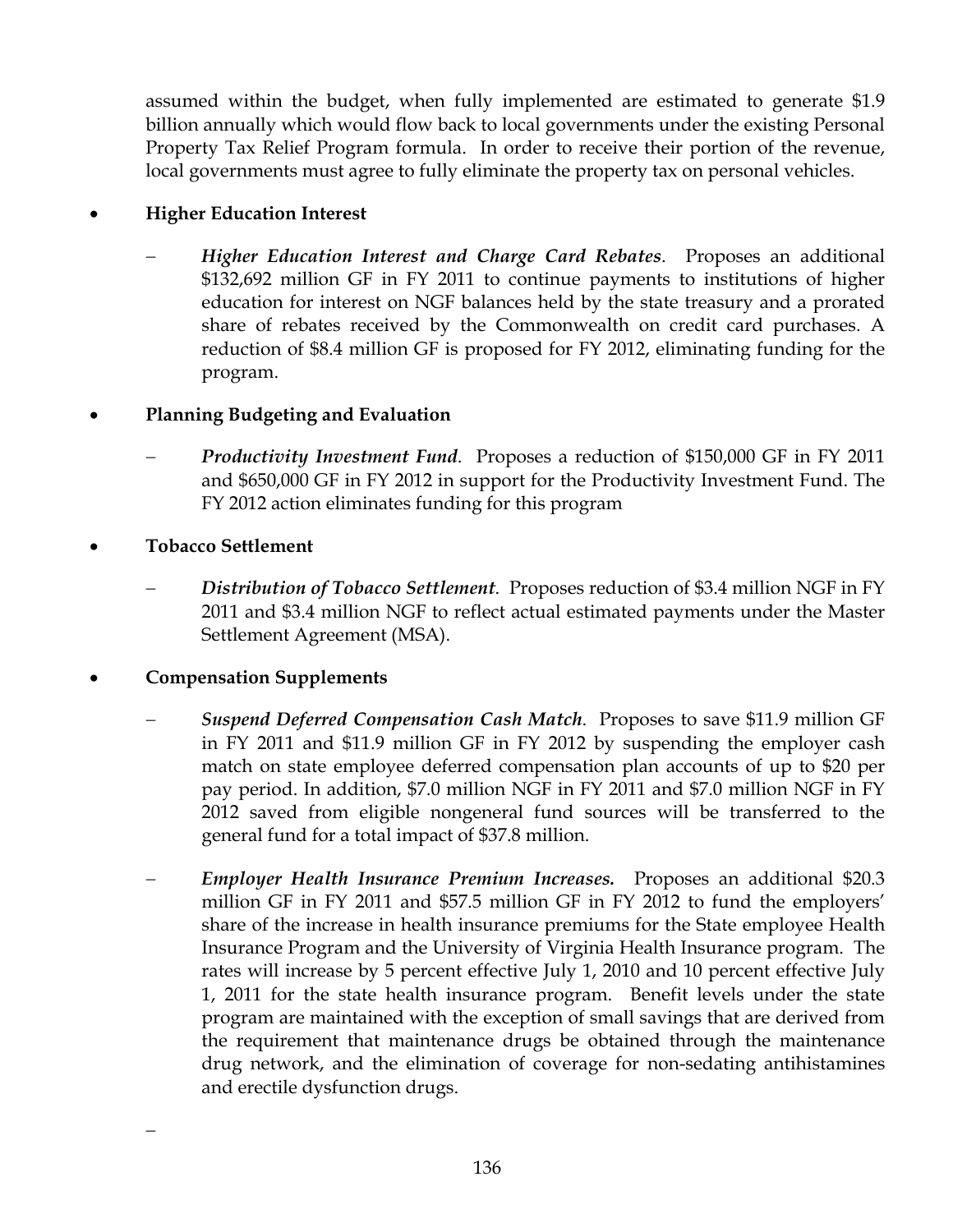| 2010-12 Health Insurance Increases<br>$($$ millions $GF)$   |                  |                         |         |  |  |
|-------------------------------------------------------------|------------------|-------------------------|---------|--|--|
|                                                             | <b>FY 2011</b>   | <b>FY 2012</b>          | Total   |  |  |
| State Health Insurance Program<br>UVa Health Insurance Plan | \$19.0<br>\$ 1.2 | \$56.3\$575.3<br>\$ 1.2 | \$ 2.4  |  |  |
| Total                                                       |                  | $$20.2$ $$57.5$         | \$ 77.7 |  |  |

- − *State Employee Workers' Compensation Premium Increases*. Recommends an increase of \$3.1 million GF in FY 2011 and \$3.7 million GF in FY 2012 to fund the increase in workers' Compensation Insurance premiums.
- − *Virginia Retirement System Employer Contribution Rates.* Proposes an increase of \$6.8 million GF in FY 2011 and \$7.1 million GF in FY 2012 to fund the revised employer contribution rates for the VRS state employee retirement system, the State Police Officers Retirement System (SPORS), the Virginia Law Officers Retirement System (VALORS), and the Judicial Retirement System (JRS).

The Virginia Retirement System Board of Trustees certified rates based on a valuation of assets and liabilities using and assumed investment return of 7.5 percent, a cost-of-living increase of 2.5 percent, and an amortization period of 20 years. However, budget language establishes the employer contribution rates based on a valuation of assets and liabilities using an assumed investment return of 8.0 percent, a cost-of-living increase of 3.0 percent, and an amortization period of 30 years. These are the same assumptions used in the budget for FY 2010.

- − *Other VRS Provided Employee Benefits.* Proposes savings of \$1.0 million GF in FY 2011 and \$1.0 million GF in FY 2012 from reductions in the employer premiums for state employee group life insurance, the Virginia Sickness and disability Program, and the state employee health insurance credit. These savings are achieved by using the same actuarial assumption as were applied to the retirement programs. (See above.)
- *Delay Recording the Fourth Quarter VRS Retirement Payment.* **Proposes to save** \$33.9 million GF in FY 2011 by recording the employee retirement contributions for the fourth quarter of FY 2011 in July instead of June. At present, these contributions are paid into a holding account in June and transferred to the VRS in July.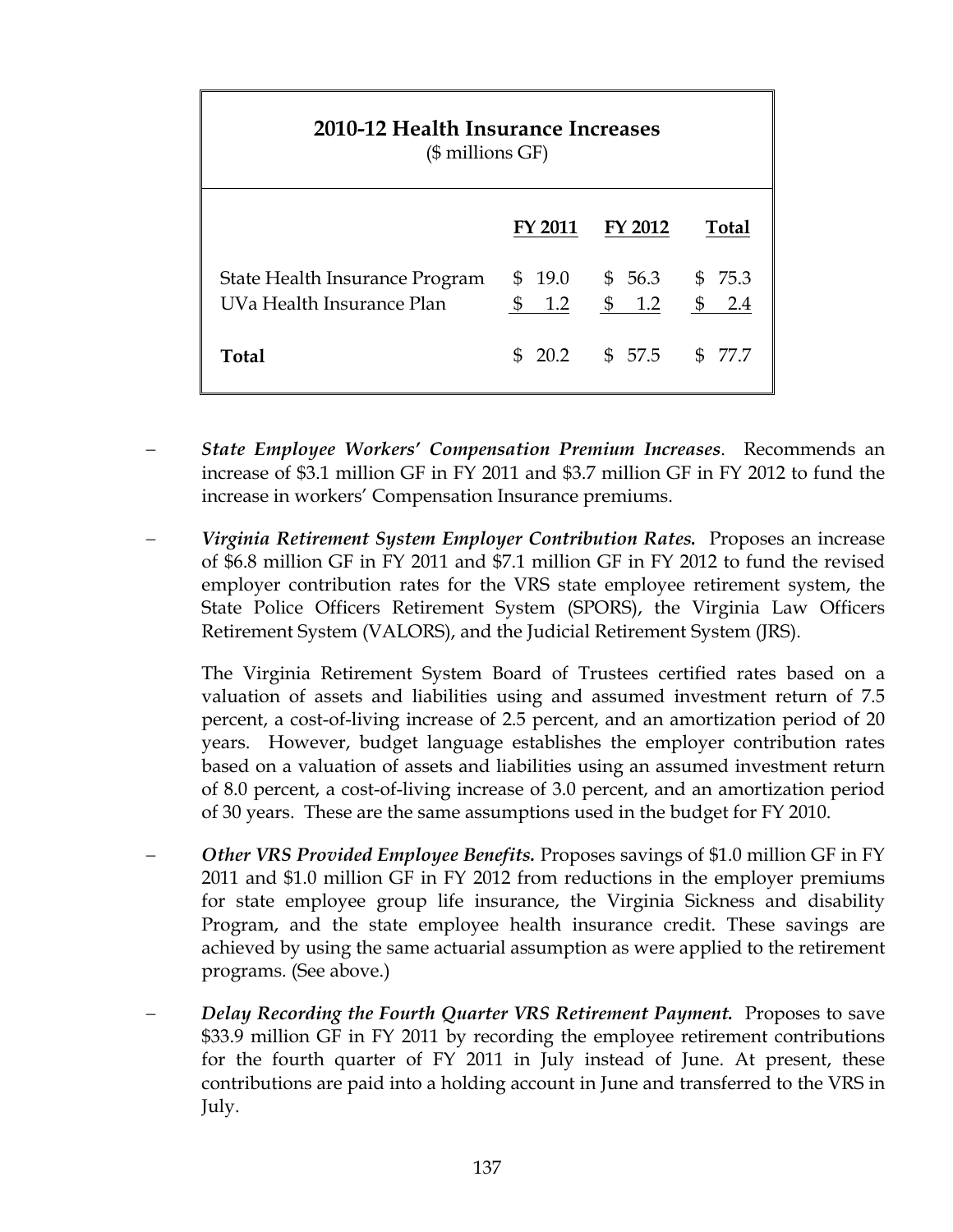- *State Employee Virginia Retirement System Contributions.* Proposes to save \$18.3 million GF in FY 2011 and \$37.4 million GF in FY 2012 by partial reinstitution of the employee contribution for VRS retirement. Since 1983 the Commonwealth has paid the statutorily required 5.0 percent employee contribution on behalf of its employees. As proposed, employees will begin to pay the first 1 percent of this contribution on July 1, 2010, and 2 percent on July 1, 2011.In addition, \$12.0 million NGF the first year and \$24.6 million NGF the first year saved from eligible nongeneral fund sources will be transferred to the general fund for a total impact of \$92.3 million.
- − *State Employee Optional Retirement Plan Contributions.* Proposes to save \$3.4 million GF the first year and \$7.0 million GF the second year by instituting an employee contribution for the optional retirement plans. At present, the state contribution to these programs is statutorily set at 10.4 percent of salary. There is no mandatory employee contribution. As proposed faculty and other affected employees will begin to pay the first 1 percent of this contribution on July 1, 2010, and 2.0 percent on July 1, 2011. In addition, \$3.9 million NGF the first year and \$8.0 million NGF the first year saved from eligible nongeneral fund sources will be transferred to the general fund for a total impact of \$22.3 million
- *Public Employee Retirement Eligibility*. Proposed language included in the budget will increase the early retirement requirements for state employees, teachers, and employees of political subdivisions hired on or after July 1, 2010 and covered by the Virginia Retirement System (VRS) and the Judicial Retirement System (JRS) from the current age 50 with 30 years of service to age 55 with 30 years of service. The early retirement requirements for state employees in the state Police Officers Retirement System (SPORS) and Virginia Law Officers Retirement System (VALORS) will increase from the current age 50 with 25 years of service to age 55 with 25 years of service.
- − *Retirees' Annual Cost of Living Adjustments*. Proposed language included in the budget will alter the calculation of the annual cost of living adjustments (COLAs) provided to members of the Virginia Retirement System (VRS), the Judicial Retirement System (JRS), the State Police Officers Retirement System (SPORS), and Virginia Law Officers Retirement System (VALORS) who are hired on or after July 1, 2010. At present VRS COLAs are calculated based on full coverage for the first three percent increase in the Consumer Price Index plus one-half of each of the next three percent for a maximum annual increase of five percent. Under the proposed revision the calculation would provide full coverage for the first two percent increase in the CPI plus one-half of each of the next four percent up to a maximum annual increase of six percent.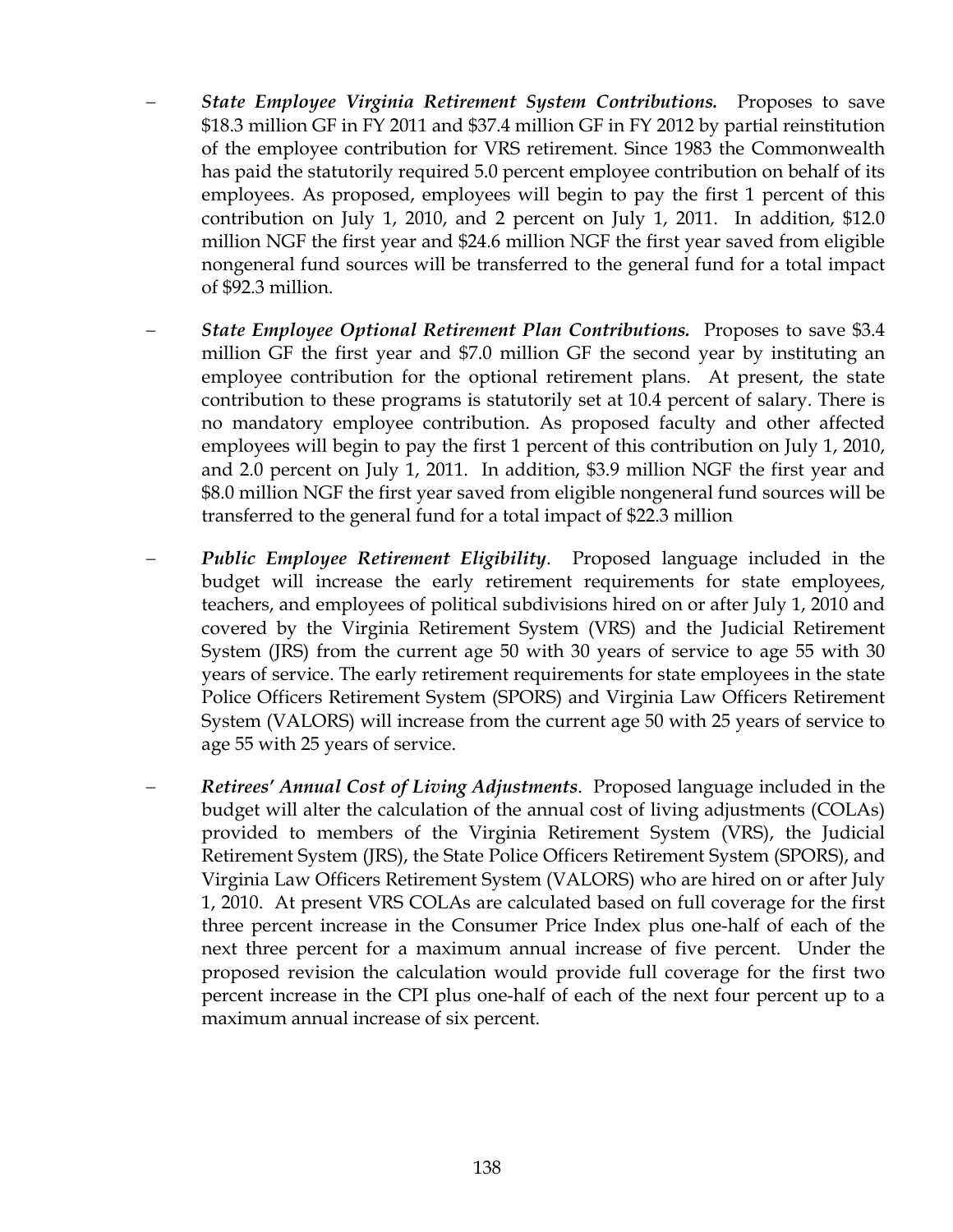| <b>Example: CPI Increase</b> | $10.0\%$ | $5.0\%$ | $3.0\%$ |
|------------------------------|----------|---------|---------|
| <b>Current COLA:</b>         |          |         |         |
| Fully recognize the first 3% | 3.0%     | $3.0\%$ | 3.0%    |
| $1/2$ of the next 4%         | 2.0%     | 1.0%    | 0.0%    |
| <b>Total COLA</b>            | $5.0\%$  | $4.0\%$ | $3.0\%$ |
| <b>Proposed COLA:</b>        |          |         |         |
| Fully recognize the first 2% | $2.0\%$  | $2.0\%$ | 2.0%    |
| $1/2$ of the next 8%         | 4.0%     | 1.5%    | 0.5%    |
| <b>Total COLA</b>            | $6.0\%$  | $3.5\%$ | $2.5\%$ |
|                              |          |         |         |

− *Local Employee Severance Program.* Proposes a language amendment that would continue the local employee severance program proposed in the amendments included in HB/SB 29. (See above.) No additional funding is provided.

# • **Unanticipated Expenditures**

#### *Miscellaneous Contingency Reserve*

- − *Additional Appropriation.* Proposes an additional \$1.2 million GF in FY 2011 and \$1.2 million GF in FY 2012 for the Governor's Miscellaneous Contingency Reserve.
- **State Agency Reductions** 
	- *Expenses of Annual Leases.* Proposes to capture additional savings of \$80,632 GF in FY 2011 and \$80,632 GF in FY 2012 from a reduction in the administrative expenses of annual leases.
	- **Purchasing System Administrative Expenses.** Proposes to achieve savings of \$186,355 GF in FY 2011 and \$186,355 GF in FY 2012 by lowering the administrative expenses of annual leases.

# • **Federal Stimulus Funding**

- Federal Stimulus Funding. Proposed language makes several changes to the Commonwealth's use of federal stimulus funds available under the American Recovery and Reinvestment Act of 2009:
	- Fiscal Stimulus Higher Education. The allocation of federal stimulus funding for support of Educational and General Programs at institutions higher education is proposed to be reduced by \$51.7 million in FY 2010.